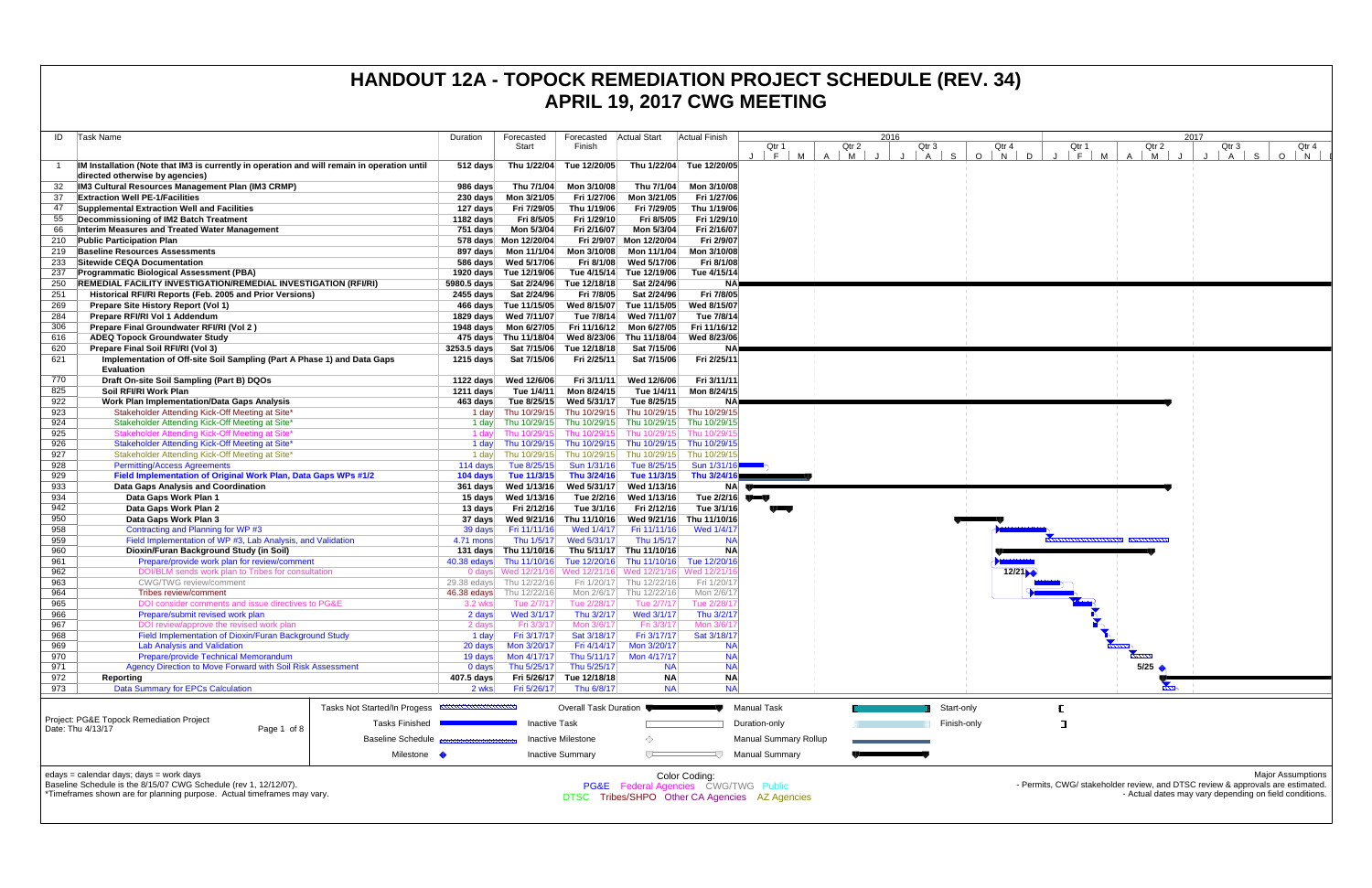| ID         | Task Name                                                                                                                            | Duration                     | Forecasted         | Forecasted                 | <b>Actual Start</b>        | Actual Finish                        |                          | 2016                                           |                              |                       |             |                     |
|------------|--------------------------------------------------------------------------------------------------------------------------------------|------------------------------|--------------------|----------------------------|----------------------------|--------------------------------------|--------------------------|------------------------------------------------|------------------------------|-----------------------|-------------|---------------------|
|            |                                                                                                                                      |                              |                    | Start                      | Finish                     |                                      |                          | Qtr 1<br>F.<br>M                               | Qtr 2<br>$\overline{A}$<br>M | Qtr 3<br>$\mathsf{A}$ | S.          | Qtr<br>$\circ$<br>N |
| 974        | <b>Soil Risk Assessment</b>                                                                                                          |                              | 260.5 days         | Fri 6/9/17                 | Fri 6/8/18                 | <b>NA</b>                            | <b>NA</b>                |                                                |                              |                       |             |                     |
| 975        | Prepare/Submit Draft Soil Risk Assessment Report                                                                                     |                              | 21 wks             | Fri 6/9/17                 | Thu 11/2/17                | <b>NA</b>                            | <b>NA</b>                |                                                |                              |                       |             |                     |
| 976        | <b>Calculate Exposure Point Concentrations (EPCs)</b>                                                                                |                              | 3 mons             | Fri 6/9/17                 | Tue 9/5/17                 | <b>NA</b>                            | <b>NA</b>                |                                                |                              |                       |             |                     |
| 977        | Meeting to discuss EPCs (date is tentative)                                                                                          |                              | $0$ days           | Fri 7/7/17                 | Fri 7/7/17                 | <b>NA</b>                            | <b>NA</b>                |                                                |                              |                       |             |                     |
| 978        | DTSC send Soil Risk Evaluation to CWG/TWG                                                                                            |                              | 3 days             | Fri 11/3/17                | Tue 11/7/17                | <b>NA</b>                            | <b>NA</b>                |                                                |                              |                       |             |                     |
| 979        | <b>DTSC</b> review/comment                                                                                                           |                              | 44 edays           | Wed 11/8/17                | Fri 12/22/17               | <b>NA</b>                            | <b>NA</b>                |                                                |                              |                       |             |                     |
| 980        | <b>DOI</b> review/comment                                                                                                            |                              | 44 edays           | Wed 11/8/17                | Fri 12/22/17               | <b>NA</b>                            | <b>NA</b>                |                                                |                              |                       |             |                     |
| 981        | <b>CWG/TWG</b> review/comment                                                                                                        |                              | 30 edays           | Wed 11/8/17                | Fri 12/8/17                | <b>NA</b>                            | <b>NA</b>                |                                                |                              |                       |             |                     |
| 982        | Tribes review/comment                                                                                                                |                              | 30 edays           | Wed 11/8/17                | Fri 12/8/17                | <b>NA</b>                            | <b>NA</b>                |                                                |                              |                       |             |                     |
| 983        | Review/compile Comment Table (duration will be verified after receipt of<br>comments and directives)                                 |                              |                    |                            | Fri 1/5/18                 | <b>NA</b>                            | <b>NA</b>                |                                                |                              |                       |             |                     |
| 984        | DTSC/DOI/PG&E hold comment clarification meeting (date is tentative)                                                                 |                              | 0 days             | Wed 1/3/18                 | Wed 1/3/18                 | <b>NA</b>                            | <b>NA</b>                |                                                |                              |                       |             |                     |
| 985        | Prepare/send RTC Table (duration will be verified after receipt of comments)                                                         |                              | 4 wks              | Mon 1/8/18                 | Fri 2/2/18                 | <b>NA</b>                            | <b>NA</b>                |                                                |                              |                       |             |                     |
| 986        | <b>RTC Meeting</b>                                                                                                                   |                              | 10 days            | Fri 2/9/18                 | Fri 2/23/18                | <b>NA</b>                            | <b>NA</b>                |                                                |                              |                       |             |                     |
| 987        | Send agenda (2 wks prior to meeting)                                                                                                 |                              | $0 \text{ days}$   | Fri 2/9/18                 | Fri 2/9/18                 | <b>NA</b>                            | <b>NA</b>                |                                                |                              |                       |             |                     |
| 988        | <b>Hold Meeting</b>                                                                                                                  |                              | $0 \text{ days}$   | Fri 2/23/18                | Fri 2/23/18                | <b>NA</b>                            | <b>NA</b>                |                                                |                              |                       |             |                     |
| 989        | Finalize/Submit Final Soil Risk Assessment Report with RTC Table (duration is<br>estimated, to be verified after completion of RTCs) |                              | 2.5 mons           | Mon 2/26/18                | Wed 5/9/18                 | <b>NA</b>                            | <b>NA</b>                |                                                |                              |                       |             |                     |
| 990        | <b>DTSC</b> review/approve                                                                                                           |                              | 1 mon              | Thu 5/10/18                | Fri 6/8/18                 | <b>NA</b>                            | <b>NA</b>                |                                                |                              |                       |             |                     |
| 991        | DOI review/approve                                                                                                                   |                              | 1 mon              | Thu 5/10/18                | Fri 6/8/18                 | <b>NA</b>                            | <b>NA</b>                |                                                |                              |                       |             |                     |
| 992        | <b>RFI/RI Volume 3</b>                                                                                                               |                              | 400.5 days         | Tue 6/6/17                 | Tue 12/18/18               | <b>NA</b>                            | <b>NA</b>                |                                                |                              |                       |             |                     |
| 993        | Prepare Draft RFI/RI Vol 3 Report                                                                                                    |                              | $11.5$ mons        | Tue 6/6/17                 | Wed 5/9/18                 | <b>NA</b>                            | <b>NA</b>                |                                                |                              |                       |             |                     |
| 994        |                                                                                                                                      |                              |                    | Wed 5/9/18                 |                            | <b>NA</b>                            | <b>NA</b>                |                                                |                              |                       |             |                     |
|            | DTSC sends report to CWG/TWG and Tribes<br><b>CWG/TWG</b> review/comment                                                             |                              | 3 days             |                            | Mon 5/14/18<br>Wed 6/13/18 |                                      | NA                       |                                                |                              |                       |             |                     |
| 995<br>996 |                                                                                                                                      |                              | 30 edays           | Mon 5/14/18<br>Mon 5/14/18 |                            | <b>NA</b><br><b>NA</b>               | <b>NA</b>                |                                                |                              |                       |             |                     |
|            | Tribes review/comment                                                                                                                |                              | 30 edays           |                            | Wed 6/13/18                |                                      | <b>NA</b>                |                                                |                              |                       |             |                     |
| 997        | <b>DTSC</b> review/comment                                                                                                           |                              | 45 edays           | Mon 5/14/18<br>Mon 5/14/18 | Thu 6/28/18                | <b>NA</b>                            |                          |                                                |                              |                       |             |                     |
| 998        | <b>DOI</b> review/comment                                                                                                            |                              | 45 edays           |                            | Thu 6/28/18                | <b>NA</b>                            | <b>NA</b>                |                                                |                              |                       |             |                     |
| 999        | Review/compile Comment Table (duration will be verified after receipt of<br>comments and directives)                                 |                              | 31 edays           | Fri 6/29/18                | Mon 7/30/18                | <b>NA</b>                            | <b>NA</b>                |                                                |                              |                       |             |                     |
| 1000       | DTSC/DOI/PG&E hold comment clarification meeting (date is tentative)                                                                 |                              | 0 days             | Mon 7/2/18                 | Mon 7/2/18                 | <b>NA</b>                            | <b>NA</b>                |                                                |                              |                       |             |                     |
| 1001       | Prepare/send RTC Table (duration will be verified after receipt of comments)                                                         |                              | 4 wks              | Tue 7/31/18                | Tue 8/28/18                | <b>NA</b>                            | <b>NA</b>                |                                                |                              |                       |             |                     |
| 1002       | <b>RTC Meeting</b>                                                                                                                   |                              | 10 days            | Tue 9/4/18                 | Tue 9/18/18                | <b>NA</b>                            | <b>NA</b>                |                                                |                              |                       |             |                     |
| 1003       | Send agenda (2 wks prior to meeting)                                                                                                 |                              | $0$ days           | Tue 9/4/18                 | Tue 9/4/18                 | <b>NA</b>                            | <b>NA</b>                |                                                |                              |                       |             |                     |
| 1004       | <b>Hold Meeting</b>                                                                                                                  |                              | $0$ days           | Tue 9/18/18                | Tue 9/18/18                | <b>NA</b>                            | <b>NA</b>                |                                                |                              |                       |             |                     |
| 1005       | Prepare Revised RFI Volume 3 with RTC Table (duration is estimated, to be<br>verified after completion of RTCs)                      |                              | 2 mons             | Wed 9/19/18                | Fri 11/16/18               | <b>NA</b>                            | <b>NA</b>                |                                                |                              |                       |             |                     |
| 1006       | DTSC review/approve Revised RFI/RI Vol. 3 Report                                                                                     |                              | 1 mon              | Mon 11/19/18               | Tue 12/18/18               | <b>NA</b>                            | <b>NA</b>                |                                                |                              |                       |             |                     |
| 1007       | DOI review/approve Revised RFI/RI Vol. 3 Report                                                                                      |                              | 1 mon              | Mon 11/19/18               | Tue 12/18/18               | <b>NA</b>                            | $N_A$                    |                                                |                              |                       |             |                     |
| 1008       | GROUNDWATER CORRECTIVE MEASURES/REMEDIAL ALTERNATIVE DEVELOPMENT                                                                     |                              | $2835$ days        |                            | Mon 3/29/04 Wed 12/31/14   |                                      | Mon 3/29/04 Wed 12/31/14 |                                                |                              |                       |             |                     |
| 1156       | <b>CORRECTIVE MEASURE STUDY/FEASIBILITY STUDY (CMS/FS) AND RISK ASSESSMENT</b>                                                       |                              |                    | 4434 days  Mon 12/16/02    | Fri 11/1/19                | Mon 12/16/02                         | ΝA                       |                                                |                              |                       |             |                     |
| 1338       | <b>STATEMENT OF BASIS</b>                                                                                                            |                              | 2679.6 days        | Mon 1/4/10                 | Thu 4/2/20                 | Mon 1/4/10                           | <b>NA</b>                |                                                |                              |                       |             |                     |
| 1353       | <b>RECORD OF DECISION</b>                                                                                                            |                              | $2780$ days        | Fri 12/18/09               | Wed 8/5/20                 | Fri 12/18/09                         | <b>NA</b>                |                                                |                              |                       |             |                     |
| 1376       | Section 106 Programmatic Agreement (PA)                                                                                              |                              | 1858 days          |                            | Fri 10/10/08 Wed 11/18/15  | Fri 10/10/08                         | <b>NA</b>                |                                                |                              |                       |             |                     |
| 1409       | <b>EIR DOCUMENTATION</b>                                                                                                             |                              | 1449 days          | Thu 9/1/05                 | Wed 3/2/11                 | Thu 9/1/05                           | Wed 3/2/11               |                                                |                              |                       |             |                     |
| 1482       | <b>DESIGN, PERMITTING, AND CONSTRUCTION OF GROUNDWATER REMEDY</b>                                                                    |                              | 1727 days          | Mon 1/31/11                | Fri 9/8/17                 | Mon 1/31/11                          | NΑ                       |                                                |                              |                       |             |                     |
| 1483       | Corrective Measure Implementation/Remedial Design (CMI/RD) Workplan                                                                  |                              | 199 days           | Mon 1/31/11                | Thu 11/3/11                | Mon 1/31/11                          | <b>NA</b>                |                                                |                              |                       |             |                     |
| 1497       | Remedial Design (Preliminary, Intermediate, and Pre-Final/Final)                                                                     |                              | 1533 days          | Tue 9/20/11                | Tue 8/1/17                 | Tue 9/20/11                          | <b>NA</b>                |                                                |                              |                       |             |                     |
| 1498       | <b>Preliminary Design</b>                                                                                                            |                              | 174 days           | Tue 9/20/11                | Thu 5/17/12                | Tue 9/20/11                          | Thu 5/17/12              |                                                |                              |                       |             |                     |
| 1510       | <b>Intermediate Design</b>                                                                                                           |                              | 501 days           | Fri 5/18/12                | Fri 4/18/14                | Fri 5/18/12                          | Fri 4/18/14              |                                                |                              |                       |             |                     |
| 1539       | Implementation Plan for Evaluation of Alternative Freshwater Sources                                                                 |                              | 422 days           | Fri 11/16/12               | Mon 6/30/14                | Fri 11/16/12                         | Mon 6/30/14              |                                                |                              |                       |             |                     |
|            |                                                                                                                                      |                              |                    |                            |                            |                                      |                          |                                                |                              |                       |             |                     |
|            |                                                                                                                                      | Tasks Not Started/In Progess | <b>MWWWWWWWWWW</b> |                            | Overall Task Duration      |                                      |                          | <b>Manual Task</b>                             |                              |                       | Start-only  |                     |
|            | Project: PG&E Topock Remediation Project<br><b>Tasks Finished</b><br>Date: Thu 4/13/17<br>Page 2 of 8                                |                              |                    | <b>Inactive Task</b>       |                            |                                      |                          | Duration-only                                  |                              |                       | Finish-only |                     |
|            |                                                                                                                                      | <b>Baseline Schedule</b>     |                    |                            | <b>Inactive Milestone</b>  | ◇                                    |                          | <b>Manual Summary Rollup</b>                   |                              |                       |             |                     |
|            |                                                                                                                                      | Milestone •                  |                    |                            | <b>Inactive Summary</b>    | U                                    |                          | <b>Manual Summary</b>                          |                              |                       |             |                     |
|            | edays = calendar days; days = work days<br>Baseline Schedule is the 8/15/07 CWG Schedule (rev 1, 12/12/07).                          |                              |                    |                            |                            |                                      | Color Coding:            |                                                |                              |                       |             |                     |
|            | *Timeframes shown are for planning purpose. Actual timeframes may vary.                                                              |                              |                    |                            |                            | PG&E Federal Agencies CWG/TWG Public |                          | DTSC Tribes/SHPO Other CA Agencies AZ Agencies |                              |                       |             |                     |

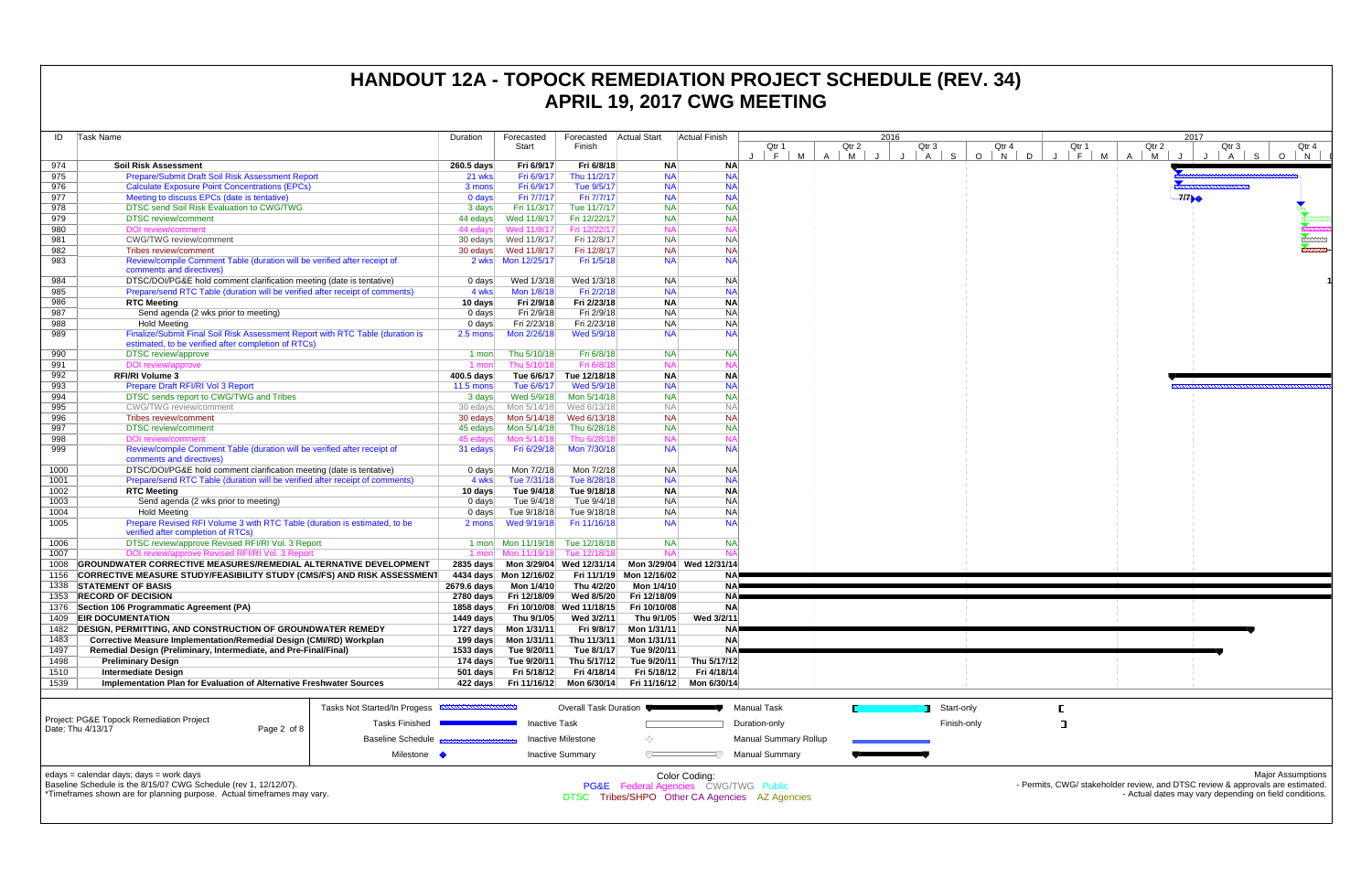| ID                                                                                                          | <b>Task Name</b>                                                                                       |                           | Duration         | Forecasted<br>Start  | Forecasted<br>Finish      | Actual Start             | <b>Actual Finish</b>      |                    | Qtr 1                        | Qtr 2             | 2016 | Qtr 3          |             | Qtı        |
|-------------------------------------------------------------------------------------------------------------|--------------------------------------------------------------------------------------------------------|---------------------------|------------------|----------------------|---------------------------|--------------------------|---------------------------|--------------------|------------------------------|-------------------|------|----------------|-------------|------------|
|                                                                                                             |                                                                                                        |                           |                  |                      |                           |                          |                           | J.                 | F.<br>M                      | $\mathsf{A}$<br>M |      | $\overline{A}$ | S           | $O \mid N$ |
| 1578                                                                                                        | Field Verification of Archaeological/Historical Sites in Groundwater Remedy Footprint                  |                           | 4 days           | Tue 9/9/14           | Fri 9/12/14               | Tue 9/9/14               | Fri 9/12/14               |                    |                              |                   |      |                |             |            |
| 1579                                                                                                        | Prepare/submit Field Verification Report                                                               |                           | 28 days          |                      | Mon 9/15/14 Wed 10/22/14  |                          | Mon 9/15/14 Wed 10/22/14  |                    |                              |                   |      |                |             |            |
| 1580                                                                                                        | Survey of Archaelogical/Historical Sites in Expanded Area at Park Moabi                                |                           | 1 day            | Tue 12/2/14          | Tue 12/2/14               | Tue 12/2/14              | Tue 12/2/14               |                    |                              |                   |      |                |             |            |
| 1581                                                                                                        | Survey of Biological Resources in Expanded Area at Park Moabi                                          |                           |                  | 3 days Wed 11/19/14  | Fri 11/21/14              | Wed 11/19/14             | Fri 11/21/14              |                    |                              |                   |      |                |             |            |
| 1582                                                                                                        | Annual archeological monitoring and site condition assessments                                         |                           | 7 days           | Thu 12/11/14         | Fri 12/19/14              | Thu 12/11/14             | Fri 12/19/14              |                    |                              |                   |      |                |             |            |
| 1583                                                                                                        | Pre-Final/Final Design (include plan for decommissioning, removal, and<br>restoration of IM3 facility) |                           | 423 days         |                      | Mon 4/7/14 Wed 11/18/15   |                          | Mon 4/7/14 Wed 11/18/15   |                    |                              |                   |      |                |             |            |
| 1632                                                                                                        | <b>Construction/Remedial Action Work Plan</b>                                                          |                           | 423 days         |                      | Mon 4/7/14 Wed 11/18/15   |                          | Mon 4/7/14 Wed 11/18/15   |                    |                              |                   |      |                |             |            |
| 1642                                                                                                        | <b>State CEQA Evaluation</b>                                                                           |                           | 603 days         | Mon 4/13/15          | Tue 8/1/17                | Mon 4/13/15              | NA                        |                    |                              |                   |      |                |             |            |
| 1643                                                                                                        | Notice of Preparation                                                                                  |                           | 39 days          | Mon 4/13/15          | Thu 6/4/15                | Mon 4/13/15              | Thu 6/4/15                |                    |                              |                   |      |                |             |            |
| 1644                                                                                                        | <b>Scoping Meetings</b>                                                                                |                           | 21 days          | Tue 5/12/15          | Tue 6/9/15                | Tue 5/12/15              | Tue 6/9/15                |                    |                              |                   |      |                |             |            |
| 1645                                                                                                        | <b>Preparation of Draft Subsequent EIR (SEIR)</b>                                                      |                           | 387 days         | Mon 9/7/15           | <b>Mon 2/27/17</b>        | <b>Mon 9/7/15</b>        | <b>Mon 2/27/17</b>        |                    |                              |                   |      |                |             |            |
| 1646                                                                                                        | <b>Preparation of Project Description</b>                                                              |                           | 126 days         | Mon 9/7/15           | Fri 2/26/16               | Mon 9/7/15               | Fri 2/26/16               |                    |                              |                   |      |                |             |            |
| 1647                                                                                                        | Prepare Admin Draft SEIR                                                                               |                           | 72 days          | Fri 4/1/16           | Mon 7/11/16               | Fri 4/1/16               | Mon 7/11/16               |                    |                              |                   |      |                |             |            |
| 1648                                                                                                        | 2nd Admin Draft SEIR                                                                                   |                           | 17.8 wks         |                      | Fri 6/24/16 Wed 10/26/16  |                          | Fri 6/24/16 Wed 10/26/16  |                    |                              |                   |      |                |             |            |
| 1649                                                                                                        | <b>Screencheck Draft SEIR</b>                                                                          |                           |                  | 56 days Thu 10/27/16 | Thu 1/12/17               | Thu 10/27/16             | Thu 1/12/17               |                    |                              |                   |      |                |             |            |
| 1650                                                                                                        | <b>ESA Prepare Screencheck SEIR</b>                                                                    |                           | 3 wks            |                      | Thu 10/27/16 Wed 11/16/16 |                          | Thu 10/27/16 Wed 11/16/16 |                    |                              |                   |      |                |             |            |
| 1651                                                                                                        | <b>DTSC Review Screencheck SEIR</b>                                                                    |                           | $2.4$ wks        | Thu 11/17/16         | Fri 12/2/16               | Thu 11/17/16             | Fri 12/2/16               |                    |                              |                   |      |                |             |            |
| 1652                                                                                                        | <b>ESA Address DTSC Comments on Screencheck SEIR</b>                                                   |                           | 2 wks            | Mon 12/5/16          | Fri 12/16/16              | Mon 12/5/16              | Fri 12/16/16              |                    |                              |                   |      |                |             |            |
| 1653                                                                                                        | <b>ESA Finalize/Print/Distribute Draft SEIR</b>                                                        |                           | 3.8 wks          | Mon 12/19/16         |                           | Thu 1/12/17 Mon 12/19/16 | Thu 1/12/17               |                    |                              |                   |      |                |             |            |
| 1654                                                                                                        | <b>Draft SEIR Public Review</b>                                                                        |                           | 33 days          | Thu 1/12/17          | <b>Mon 2/27/17</b>        | Thu 1/12/17              | Mon 2/27/17               |                    |                              |                   |      |                |             |            |
| 1655                                                                                                        | 45-day Public Review                                                                                   |                           | 46.38 edays      | Thu 1/12/17          | Mon 2/27/17               | Thu 1/12/17              | Mon 2/27/17               |                    |                              |                   |      |                |             |            |
| 1656                                                                                                        | <b>Public Meetings</b>                                                                                 |                           | 2 days           | Tue 1/31/17          | Wed 2/1/17                | Tue 1/31/17              | Wed 2/1/17                |                    |                              |                   |      |                |             |            |
| 1657                                                                                                        | Final EIR, Response to Comments (RTCs), Findings, MMRP                                                 |                           | $105.5$ days     | Tue 3/7/17           | Tue 8/1/17                | Tue 3/7/17               | <b>NA</b>                 |                    |                              |                   |      |                |             |            |
| 1658                                                                                                        | Draft SEIR Comment Review and Categorization                                                           |                           | 3.8 wks          | Tue 3/7/17           | Fri 3/31/17               | Tue 3/7/17               | Fri 3/31/17               |                    |                              |                   |      |                |             |            |
| 1659                                                                                                        | ESA Compile/Prepare Admin Draft RTC/FSEIR                                                              |                           | 7 wks            | Mon 4/3/17           | Fri 5/19/17               | Mon 4/3/17               | <b>NA</b>                 |                    |                              |                   |      |                |             |            |
| 1660                                                                                                        | <b>DTSC Review Admin Draft RTC/FSEIR/Findings</b>                                                      |                           | 2.8 wks          | Mon 5/22/17          | Thu 6/8/17                | <b>NA</b>                | <b>NA</b>                 |                    |                              |                   |      |                |             |            |
| 1661                                                                                                        | <b>ESA Prepare Screencheck FSEIR/Findings</b>                                                          |                           | 3.6 wks          | Fri 6/9/17           | Tue 7/4/17                | <b>NA</b>                | <b>NA</b>                 |                    |                              |                   |      |                |             |            |
| 1662                                                                                                        | <b>DTSC Review Screencheck FSEIR/Findings</b>                                                          |                           | <b>1.2 wks</b>   | Wed 7/5/17           | Wed 7/12/17               | <b>NA</b>                | <b>NA</b>                 |                    |                              |                   |      |                |             |            |
| 1663                                                                                                        | <b>ESA Produce FSEIR for 10-day Circulation</b>                                                        |                           | $1.3$ wks        | Thu 7/13/17          | Fri 7/21/17               | <b>NA</b>                | <b>NA</b>                 |                    |                              |                   |      |                |             |            |
| 1664                                                                                                        | 10 Day FSEIR Circulation                                                                               |                           | 10 edays         | Fri 7/21/17          | Mon 7/31/17               | <b>NA</b>                | <b>NA</b>                 |                    |                              |                   |      |                |             |            |
| 1665                                                                                                        | DTSC Certifies Final SEIR/ESA Files NOD                                                                |                           | $0$ days         | Tue 8/1/17           | Tue 8/1/17                | <b>NA</b>                | <b>NA</b>                 |                    |                              |                   |      |                |             |            |
| 1666                                                                                                        | DTSC reviews/approves Final Design and Construction/Remedial Action Work Plan                          |                           | 445 days         | Thu 11/19/15         | Tue 8/1/17                | Thu 11/19/15             | <b>NA</b>                 |                    |                              |                   |      |                |             |            |
| 1667                                                                                                        | DOI reviews/approves Final Design and Construction/Remedial Action Work Plan                           |                           | 445 days         | Thu 11/19/15         | Tue 8/1/17                | Thu 11/19/15             | N                         |                    |                              |                   |      |                |             |            |
| 1668                                                                                                        | ROWs/Easements/Access Agreements/Approvals/Compliance                                                  |                           | 829.5 days       | Tue 7/1/14           | Fri 9/1/17                | Tue 7/1/14               | <b>NA</b>                 |                    |                              |                   |      |                |             |            |
| 1669                                                                                                        | <b>Other Approvals and Compliance</b>                                                                  |                           | 39.5 mons        | Tue 7/1/14           | Fri 9/1/17                | Tue 7/1/14               | <b>NA</b>                 |                    |                              |                   |      |                |             |            |
| 1670                                                                                                        | Landowner Agreements/Leasing/ROW Agreements                                                            |                           | <b>39.5 mons</b> | Tue 7/1/14           | Fri 9/1/17                | Tue 7/1/14               | <b>NA</b>                 |                    |                              |                   |      |                |             |            |
| 1671                                                                                                        | <b>Community Outreach</b>                                                                              |                           | 1548 days        | Fri 10/7/11          | Fri 9/8/17                | Fri 10/7/11              | <b>NA</b>                 |                    |                              |                   |      |                |             |            |
| 1672                                                                                                        | Prepare/Issue Project Update Factsheet                                                                 |                           | 4 mons           | Fri 10/7/11          | Tue 1/31/12               | Fri 10/7/11              | Tue 1/31/12               |                    |                              |                   |      |                |             |            |
| 1673                                                                                                        | <b>Community Outreach Activities (State)</b>                                                           |                           | <b>1543 days</b> | Fri 10/7/11          | Fri 9/1/17                | Fri 10/7/11              | <b>NA</b>                 |                    |                              |                   |      |                |             |            |
| 1674                                                                                                        | <b>Update mailing list</b>                                                                             |                           | 2.95 mons        | Fri 10/7/11          | Fri 12/30/11              | Fri 10/7/11              | Fri 12/30/11              |                    |                              |                   |      |                |             |            |
| 1675                                                                                                        | <b>Conduct Community Survey</b>                                                                        |                           | 1.62 mons        | Tue 1/31/12          | Fri 3/16/12               | Tue 1/31/12              | Fri 3/16/12               |                    |                              |                   |      |                |             |            |
| 1676                                                                                                        | <b>Conduct Community Interview</b>                                                                     |                           | 2 mons           | Wed 4/25/12          | Thu 6/21/12               | Wed 4/25/12              | Thu 6/21/12               |                    |                              |                   |      |                |             |            |
| 1677                                                                                                        | Prepare/Issue Community Outreach Plan                                                                  |                           | 7.1 mons         | Mon 3/19/12          | Wed 1/16/13               | Mon 3/19/12              | Wed 1/16/13               |                    |                              |                   |      |                |             |            |
| 1678                                                                                                        | Prepare/Issue factsheet for Corrective Measures Implementation                                         |                           | 30 edays         | Wed 8/2/17           | Fri 9/1/17                | <b>NA</b>                | NA                        |                    |                              |                   |      |                |             |            |
| 1679                                                                                                        | <b>Outreach/Public Participation Activities (Federal)</b>                                              |                           | 27 days          | <b>Wed 8/2/17</b>    | Fri 9/8/17                | <b>NA</b>                | <b>NA</b>                 |                    |                              |                   |      |                |             |            |
| 1680                                                                                                        | Prepare/issue factsheet for Remedy Implementation                                                      |                           | 30 edays         | Wed 8/2/17           | Fri 9/1/17                | <b>NA</b>                | <b>NA</b>                 |                    |                              |                   |      |                |             |            |
| 1681                                                                                                        | <b>Open house (Multiple Locations)</b>                                                                 |                           | 1 wk             | Mon 9/4/17           | Fri 9/8/17                | <b>NA</b>                | <b>NA</b>                 |                    |                              |                   |      |                |             |            |
|                                                                                                             | 1682 Project Contracting                                                                               |                           | 5 mons           |                      | Tue 7/18/17 Mon 12/11/17  | <b>NA</b>                | <b>NA</b>                 |                    |                              |                   |      |                |             |            |
|                                                                                                             |                                                                                                        |                           |                  |                      |                           |                          |                           |                    |                              |                   |      |                |             |            |
|                                                                                                             |                                                                                                        |                           |                  |                      | Overall Task Duration     |                          |                           | <b>Manual Task</b> |                              |                   |      |                | Start-only  |            |
| Tasks Not Started/In Progess <b>EXAMPLE IN AN INCORPORATION</b><br>Project: PG&E Topock Remediation Project |                                                                                                        |                           |                  |                      |                           |                          |                           |                    |                              |                   |      |                |             |            |
|                                                                                                             | Date: Thu 4/13/17<br>Page 3 of 8                                                                       | <b>Tasks Finished</b>     |                  | <b>Inactive Task</b> |                           |                          |                           | Duration-only      |                              |                   |      |                | Finish-only |            |
|                                                                                                             |                                                                                                        | <b>Baseline Schedule</b>  |                  |                      | Inactive Milestone        | ♦                        |                           |                    | <b>Manual Summary Rollup</b> |                   |      |                |             |            |
|                                                                                                             |                                                                                                        | Milestone $\blacklozenge$ |                  |                      | <b>Inactive Summary</b>   | ᅮ                        | ₹                         |                    | <b>Manual Summary</b>        |                   |      |                |             |            |
|                                                                                                             | edays = calendar days; days = work days                                                                |                           |                  |                      |                           |                          | Color Coding:             |                    |                              |                   |      |                |             |            |
|                                                                                                             |                                                                                                        |                           |                  |                      |                           |                          |                           |                    |                              |                   |      |                |             |            |



Baseline Schedule is the 8/15/07 CWG Schedule (rev 1, 12/12/07).

\*Timeframes shown are for planning purpose. Actual timeframes may vary.

Color Coding:<br>PG&E Federal Agencies CWG/TWG Public<br>DTSC Tribes/SHPO Other CA Agencies AZ Agencies